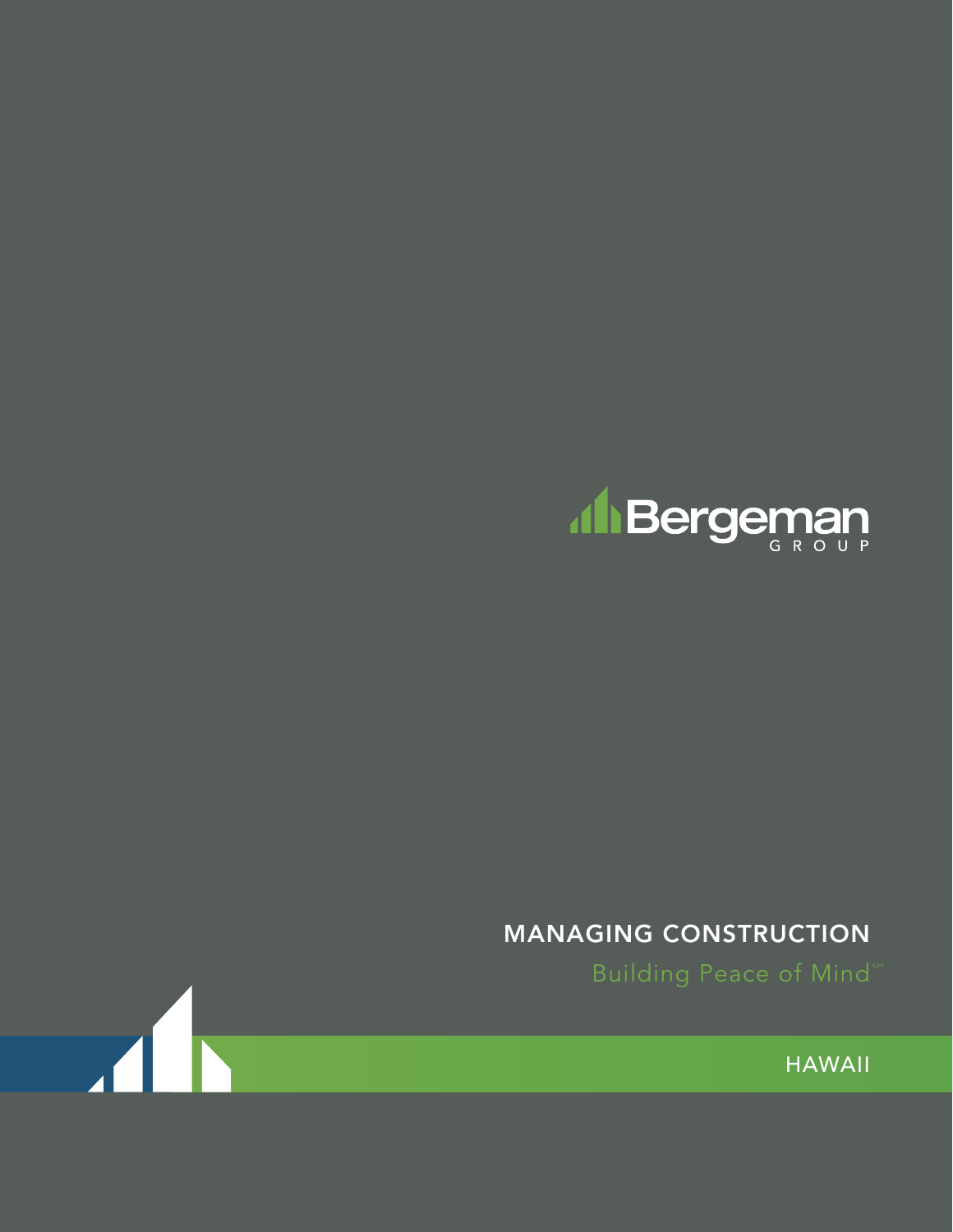

WE HELP you protect your investment.

WE ADVOCATE on your behalf.

#### WE GUIDE

you through project variables, helping you reduce risks.

### WE EDUCATE

enabling you to make informed decisions.

# Solution Driven. Performance Proven.

Every project requires a detailed assessment, tailored planning and precise execution to ensure a successful outcome. The cornerstone of Bergeman Group is our experienced-based ability to successfully integrate critical knowledge across multiple disciplines to achieve your project goals. Bergeman Group delivers on our commitment to you by evaluating project requirements, navigating the variables, and helping you reduce your risks.

Our approach is tailored to your property or project. We analyze your needs and establish the appropriate path to reach your goals, building a team of specialists focused on each successful phase until completion.

With decades of proven experience, our team provides Program Management, Project Management, Design Consulting, Litigation Consulting, Quality Monitoring and Property Development. We understand the demands of your project, advocate for your interests and help guide you to effective solutions.

We share our expertise so you can make informed decisions for any size project or property, giving you confidence and peace of mind.

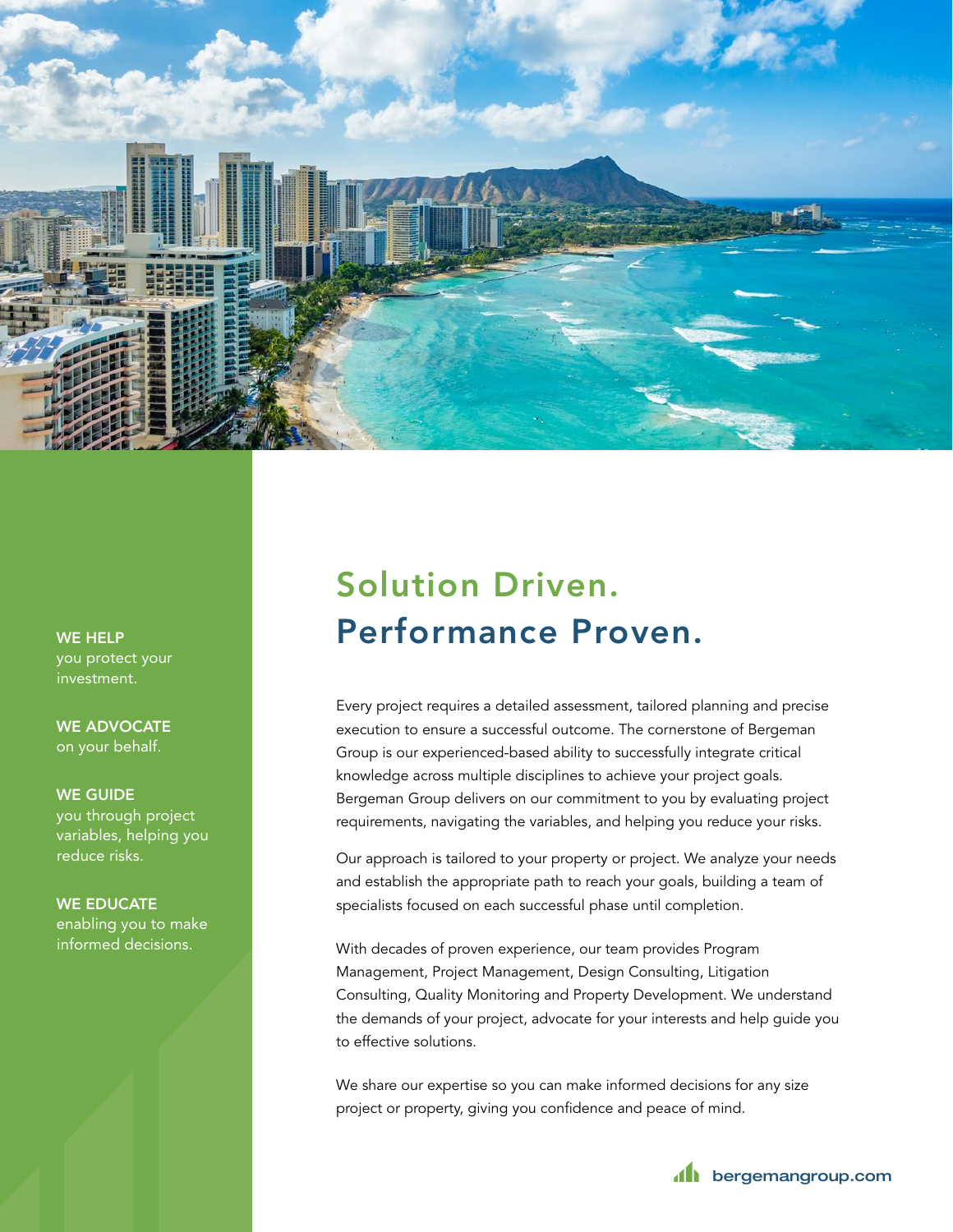

# Our Services.

## At Bergeman Group, we apply our Construction Management experience to all the services that we offer, delivering sustainable and responsible solutions to our clients. By engaging our team on critical projects, our clients benefit from our knowledge and advocacy, positioning them for a successful project completed on time, under budget, and with reduced risk.

#### Program Management

For programs involving multiple sites, highly complex projects and occupied facilities, we become an integral part of the team, applying our experience and expertise to define, plan, implement, and manage every aspect of your program. Working closely with all stakeholders, including owners, architects, engineers, and contractors, we deliver results from concept through completion using a team of experts whose sole focus is to help you reach your goals.

#### Dispute Resolution

Construction claims are complex and resolving them requires a problem-solving mindset, construction expertise, analytical ability, and concise communication. Our Dispute Resolution services span from forensic field investigation to expert testimony at trial. Our winning team of experts possess the skills needed to extract relevant facts, develop a suitable cost of repair, and convey these critical components to counsel and client.

#### Project Management

Through each phase of your project, from design to construction to completion, we will work closely with you to define your specific needs, develop a plan, and manage the process. Our expertise and experience enable us to meet your timeline and budget goals, while keeping your building occupied and functional. Our comprehensive approach is designed to help protect your investment and provide you peace of mind.

#### Quality Monitoring

We provide project-driven on-site construction observation, testing, and reporting services designed to ensure compliance with specifications, industry standards, and required quality. Our Quality Monitoring services are provided to help reduce risk and pave the way for project success.

#### Design Consulting

Whether your project requires a single design discipline or a comprehensive design team, we provide constructability review, peer review, and design team management, helping to reduce project risk. As your advocate, we assist in orchestrating design solutions to fulfill critical project needs to meet your expectations.

#### Property Development

We endeavor to help the environment by responsibly seeking out under-performing and underutilized properties to bring new life to them. We partner with owners, developers, and investors to reposition such properties and buildings. Our approach allows for the preservation of resources for future generations, while helping to provide the return on investment needed to make such projects a reality.